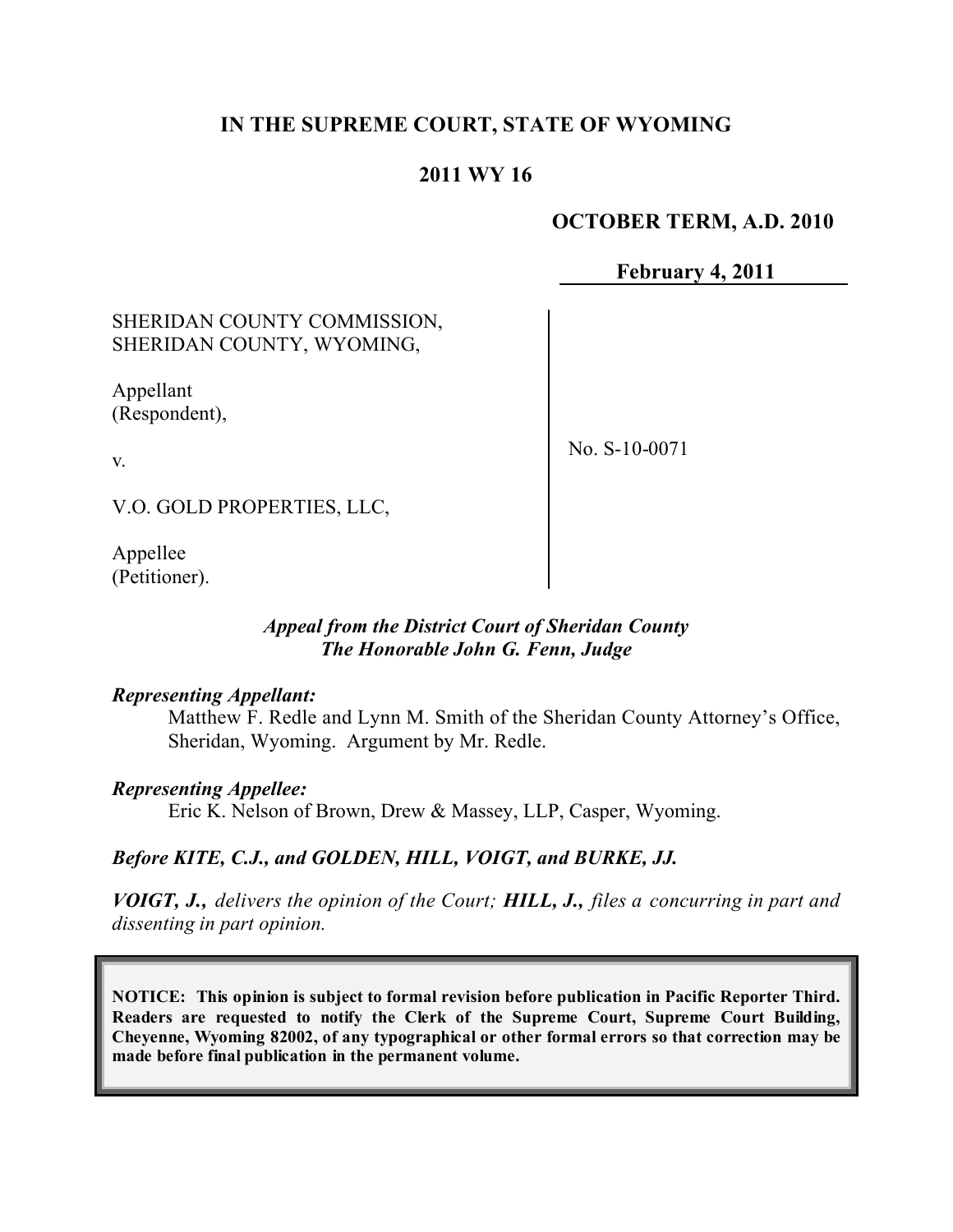## **VOIGT, Justice.**

[¶1] The Board of County Commissioners of Sheridan County (the Board) appeals from a district court order reversing the Board's denial of a subdivision permit application submitted by V.O. Gold Properties, LLC (Gold) and remand of the matter to the Board for further proceedings. The Board concedes that the agency record is inadequate to allow judicial review, and concedes that remand is necessary to make a complete record. On appeal, the Board asks whether the hearing it will provide upon remand must be a contested case hearing, or may be a public hearing. We conclude that a contested case hearing is not required.

### **ISSUE**

[¶2] Is a subdivision applicant under Wyo. Stat. Ann. § 18-5-301 *et seq.* (LexisNexis 2009) entitled to a contested case hearing?

## **FACTS**

[¶3] The relevant facts of this case are not many and are not disputed. Gold owns certain property in Sheridan County. In 2007, at Gold's request, the Board rezoned the property from agricultural to rural residential. Sometime prior to January 7, 2009, Gold submitted a subdivision and final plat application to the Sheridan County Public Works Department. On January 7, 2009, after allowing for public comment, the Sheridan County Planning and Zoning Commission (the Commission) recommended denial of the application. Gold requested, and was granted, a hearing before the Board to review the Commission's recommendation. The Board allowed Gold to continue to pursue the application. After allowing additional public comment, the Commission on April 1, 2009, again recommended denial of the application. On April 21, 2009, after a public hearing, the Board denied the application. The record basis for the Board's decision is limited to the minutes of the April 21, 2009, meeting because the Board's recording equipment failed. No separate findings of fact, conclusions of law, or final order were entered.

[¶4] Gold filed a Petition for Review in the district court on May 21, 2009. The allegations in that petition were that the Board's decision (1) was arbitrary, capricious, an abuse of discretion, and not in conformity with the law; (2) was made without observing procedures required by law; and (3) was not supported by substantial evidence. The district court heard the matter on December 1, 2009, and issued a decision letter on March 1, 2010. The district court determined (1) that the Board's actions were adjudicative and were, therefore, subject to judicial review, and (2) that the agency record was insufficient to allow judicial review. The district court "waffled" on the question now before this Court, remanding the matter to the Board for an "appropriate" hearing and declining "to mandate a contested case hearing under all circumstances."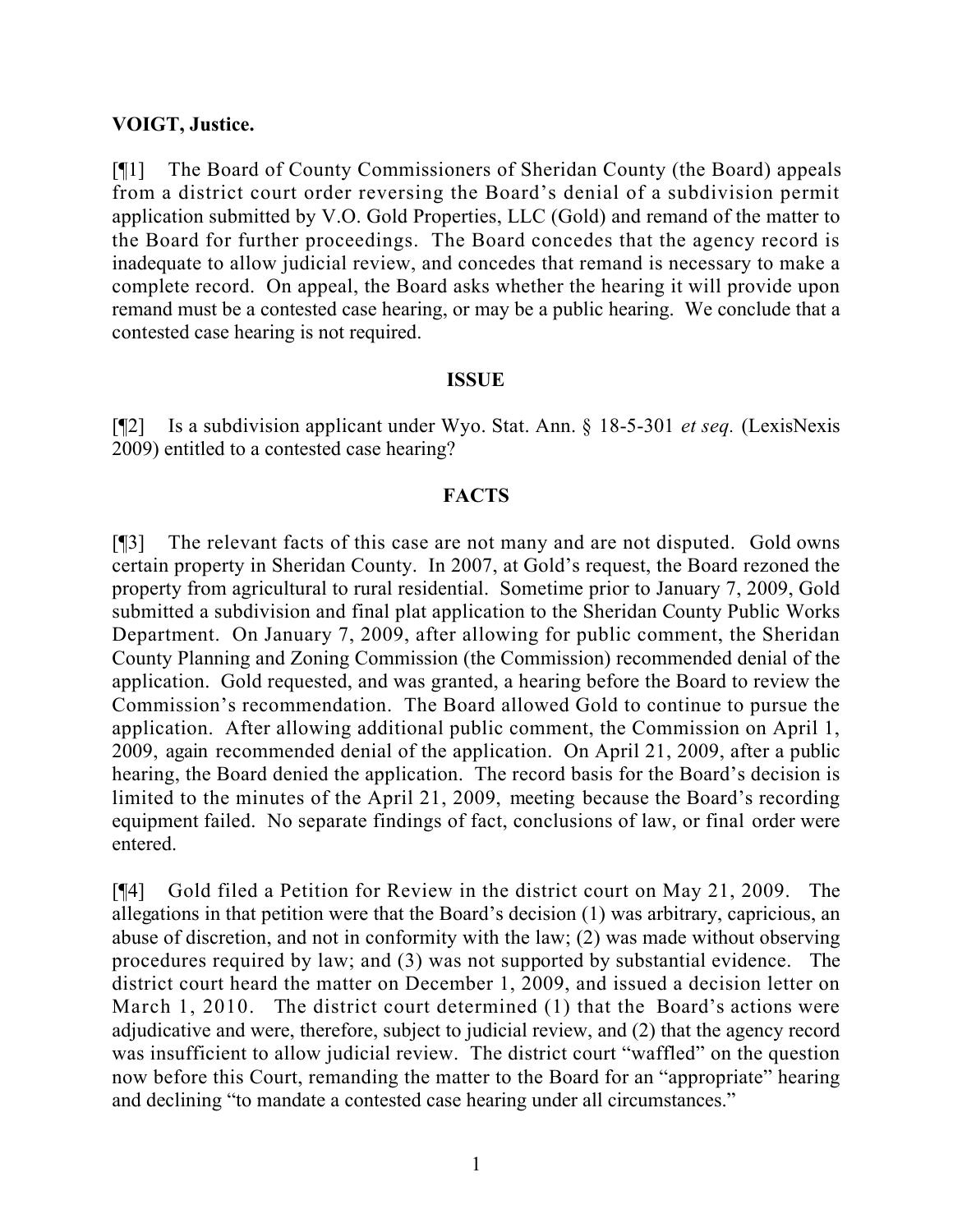## **DISCUSSION**

[¶5] The Board's concessions make it unnecessary for us to answer "substantive" questions about the Board's decision, because the Board will make a new decision upon remand. The question we must answer is what procedure the Board is to follow in reaching that decision; that is, is a public hearing sufficient, or must a contested case hearing be held? That is a question of law that we review *de novo*. *Hall v. Perry*, 2009 WY 83, ¶ 13, 211 P.3d 489, 494 (Wyo. 2009); *Union Pac. Res. Co. v. Dolenc*, 2004 WY 36, ¶ 13, 86 P.3d 1287, 1291 (Wyo. 2004).

[¶6] We have said many, many times that "if no statute or other law requires the 'legal right, duties or privileges of a party' to be determined at a trial type hearing, no contested case proceeding is required." *Northfork Citizens for Responsible Dev. v. Bd. of County Comm'rs of Park County*, 2010 WY 41, ¶ 51, 228 P.3d 838, 855 (Wyo. 2010); *see, e.g., In re Bd. of County Comm'rs, Sublette County*, 2001 WY 91, ¶¶ 12-18, 33 P.3d 107, 112- 114 (Wyo. 2001) (statute did not require State Board of Equalization to provide contested case hearing in examination of alleged improper tax assessment); *In re Application for Certificate of Need by HCA Health Serv.*, 689 P.2d 108, 110-114 (Wyo. 1984) (federal/state statutory scheme contemplated contested case hearing in review of agency authorization of new hospital); *Carlson v. Bratton*, 681 P.2d 1333, 1338 (Wyo. 1984) (neither statute nor city ordinance required contested case hearing where mayor fired chief of police); *Scarlett v. Town Council of Jackson*, 463 P.2d 26, 29 (Wyo. 1969) (municipality's annexation decision did not require contested case hearing).

[¶7] In determining what "other law" would require that a hearing be a contested case hearing, we have frequently held that the determination of "adjudicative facts" requires a contested case hearing, but the determination of "legislative" facts does not. *See, e.g., Sheridan Planning Ass'n v. Bd. of Sheridan County Comm'rs*, 924 P.2d 988, 990 (Wyo. 1996) (approval of a planned unit development is "tantamount to amending zoning regulations and is, therefore, a legislative act"); *Tri-State Generation & Transmission Ass'n v. Wyo. Pub. Serv. Comm'n*, 735 P.2d 718, 721 (Wyo. 1987) (hearing on application of one utility company to purchase assets of another raised issues of adjudicative facts requiring contested case hearing); *Bd. of County Comm'rs of Teton County v. Teton County Youth Servs.*, 652 P.2d 400, 416 (Wyo. 1982) (decision to zone or rezone an area is legislative decision not requiring contested case hearing, while decision to deny zoning certificate under Wyo. Stat. Ann. § 18-5-203 is adjudicative in nature, thus requiring contested case hearing). We have also noted that the distinction between adjudicative facts and legislative facts is not always entirely clear. *Foster's Inc. v. City of Laramie*, 718 P.2d 868, 873-74 (Wyo. 1986); *Scarlett*, 463 P.3d at 28. Generally speaking, legislative action "produces a general rule or policy," while adjudicatory action applies to "identifiable persons and specific situations." *Foster's*, 718 P.2d at 873 (quoting *Holding's Little Am. v. Bd. of County Comm'rs of Laramie*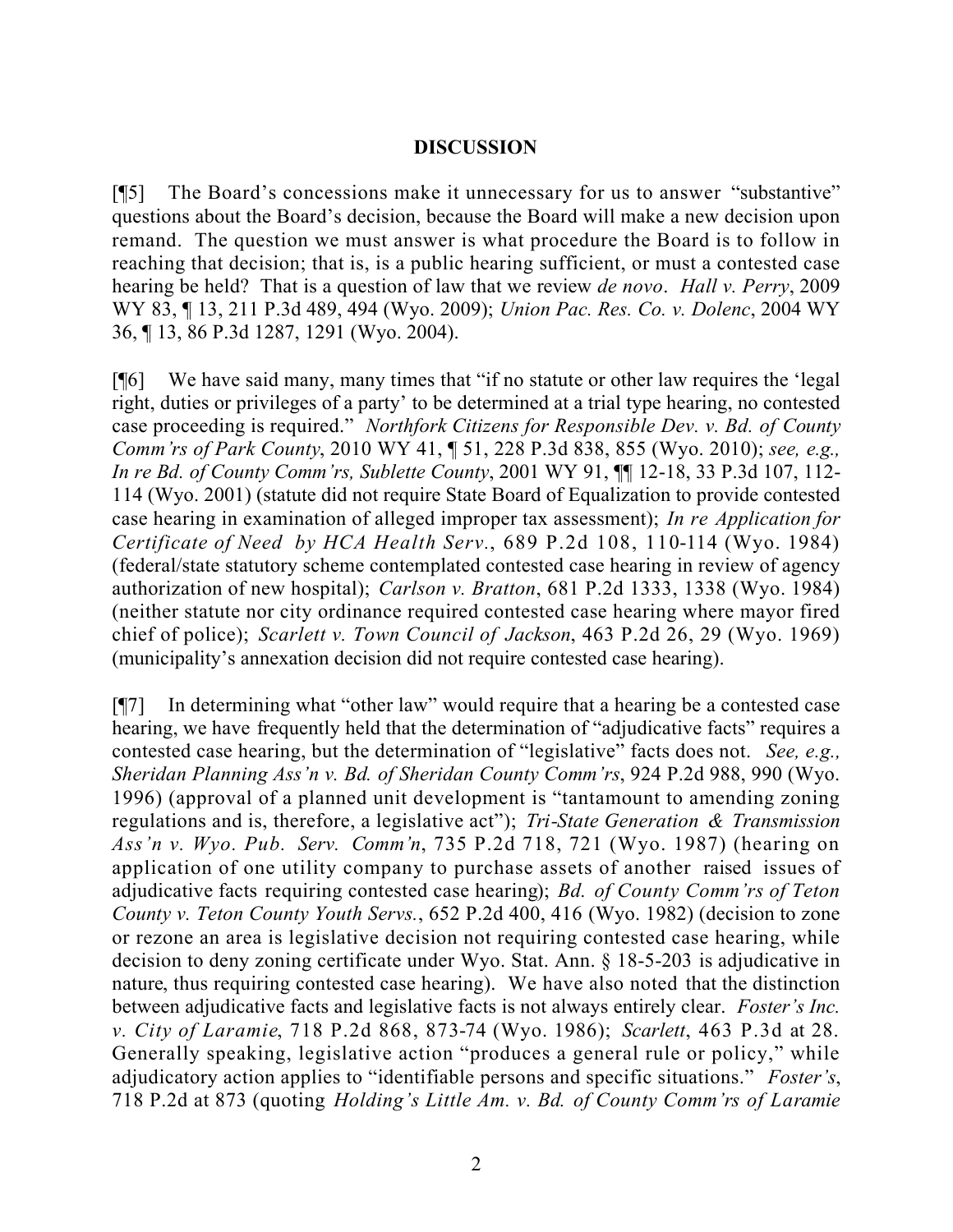*County*, 670 P.2d 699, 702 (Wyo. 1983)). And finally, in recognizing the difficulty in distinguishing between legislative and adjudicative facts, we said the following:

> In cases where the adjudicative-legislative distinction is unclear, it is better to begin the analysis by determining whether there is statutory or constitutional law which demands a trial-type hearing. If such a hearing is not required by law, then it may be unnecessary for us to make the adjudicative-legislative determination. This is just such a case. There is a difficult issue of whether the facts before the agency were adjudicative or legislative.

*Foster's*, 718 P.2d at 873-74.<sup>1</sup>

[¶8] The appellee cites two cases—*Frankel v. Board of County Commissioners of Teton County*, 2002 WY 13, 39 P.3d 420 (Wyo. 2002) and *Board of County Commissioners, Albany County v. Federer Development Co.*, 682 P.2d 1062 (Wyo. 1984)—for the proposition that this Court "has repeatedly applied these contested case requirements to decisions of county commissioners in deciding subdivision and development permit issues." In neither case, however, was the question of whether a subdivision permit application requires a contested case hearing raised directly. In *Frankel*, which involved not a subdivision permit application, but the county commissioners' denial of a grading and erosion control permit, the parties had agreed that

(Internal citations omitted.)

 <sup>1</sup> In *Foster's*, 718 P.2d at 873, we recognized the circular reasoning inherent in the Wyoming Administrative Procedure Act that makes it difficult at times to determine whether a contested case hearing is required:

Under the Wyoming Administrative Procedure Act, all parties in a contested case must be afforded an opportunity for a trial-type hearing. A contested case is a proceeding

<sup>&</sup>quot;in which legal rights, duties or privileges of a party are required by law to be determined by an agency after an opportunity for hearing."

We have interpreted the final phrase—opportunity for hearing—to mean opportunity for a trial-type hearing. This interpretation makes our analysis essentially circular. If the applicable law, usually a statute, requires a hearing and not a *trial-type* hearing, then that hearing is not defined as a contested case. If, on the other hand, that applicable law requires a trial-type hearing, then that case fits the definition of a contested case. A contested case mandates a trial-type hearing, completing the circle.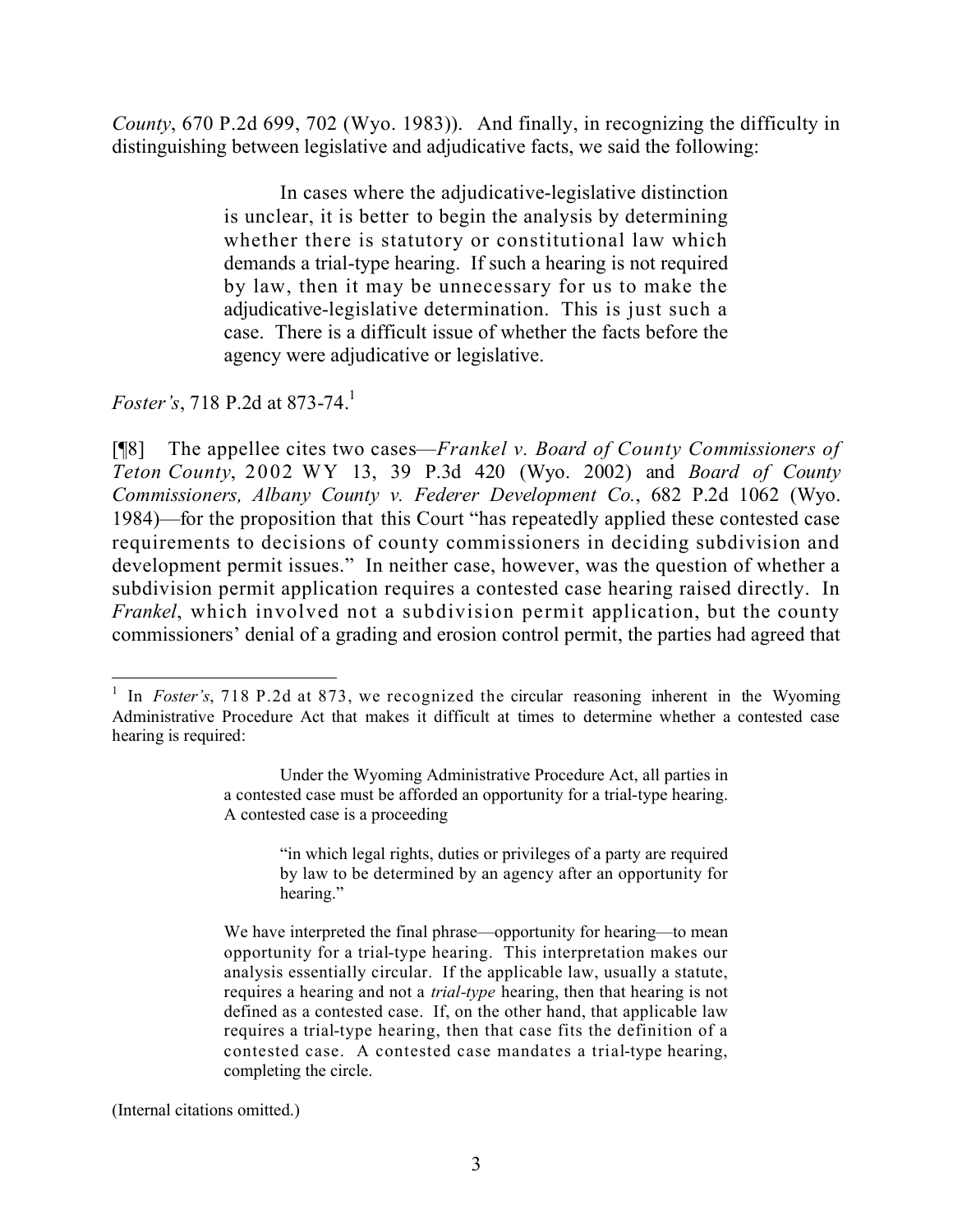the "matter constituted a contested case." *Frankel*, 2002 WY 13, ¶ 11, 39 P.3d at 424. In *Federer*, which did involve a subdivision permit application, the agency hearing appears to have been conducted as a contested case hearing, and judicial review took place pursuant to the Wyoming Administrative Procedure Act, but the sole question presented on appeal was whether substantial evidence supported the result, not whether a contested case hearing was required. *Federer*, 682 P.2d at 1064.

[¶9] The confusion engendered by the attempt to draw a line distinguishing legislative action from adjudicatory action is exemplified by two of our own cases. In *Holding's Little America v. Board of County Commissioners of Laramie County*, 670 P.2d 699, 702 (Wyo. 1983), we quoted 1 Am.Jur.2d *Administrative Law* § 93 for the following proposition:

> "Legislative power is the power to make, alter, or repeal laws or rules for the future. *To make a rule of conduct applicable to an individual who but for such action would be free from it is to legislate.*

> "Legislative power is distinguished from judicial power, or legislation from adjudication, in that basically or usually it operates in the future, rather than on past transactions and circumstances, and generally, rather than particularly. \* \* \*" (Footnotes omitted).

(Emphasis added.)

[¶10] The question before us in *Holding's Little America* was whether the agency action was legislative in nature and therefore not subject to judicial review, or was adjudicatory in nature and therefore subject to judicial review. We found the specific action at issue the authorization of industrial development revenue bonds—to be adjudicatory action subject to judicial review, but we concluded further that "[t]he right of judicial review of an administrative decision is statutory." *Id*. at 702. This, of course, suggests that reviewability does not depend so much on our legislative versus adjudicatory decision as it does upon legislative intent. Beyond that, despite the conclusion that the agency action was adjudicatory, we stated that the applicable statute did not require a trial-type contested case hearing. *Id*. at 703. In other words, determining that agency action is adjudicatory, rather than legislative, does not define the nature of the statutory hearing that must be provided to an applicant.<sup>2</sup>

 <sup>2</sup> We also cited several cases indicating that both annexation proceedings and school unification proceedings were legislative in nature and did not require contested case hearings, but the record was reviewable to determine statutory compliance. *Holding's Little America*, 670 P.2d at 702.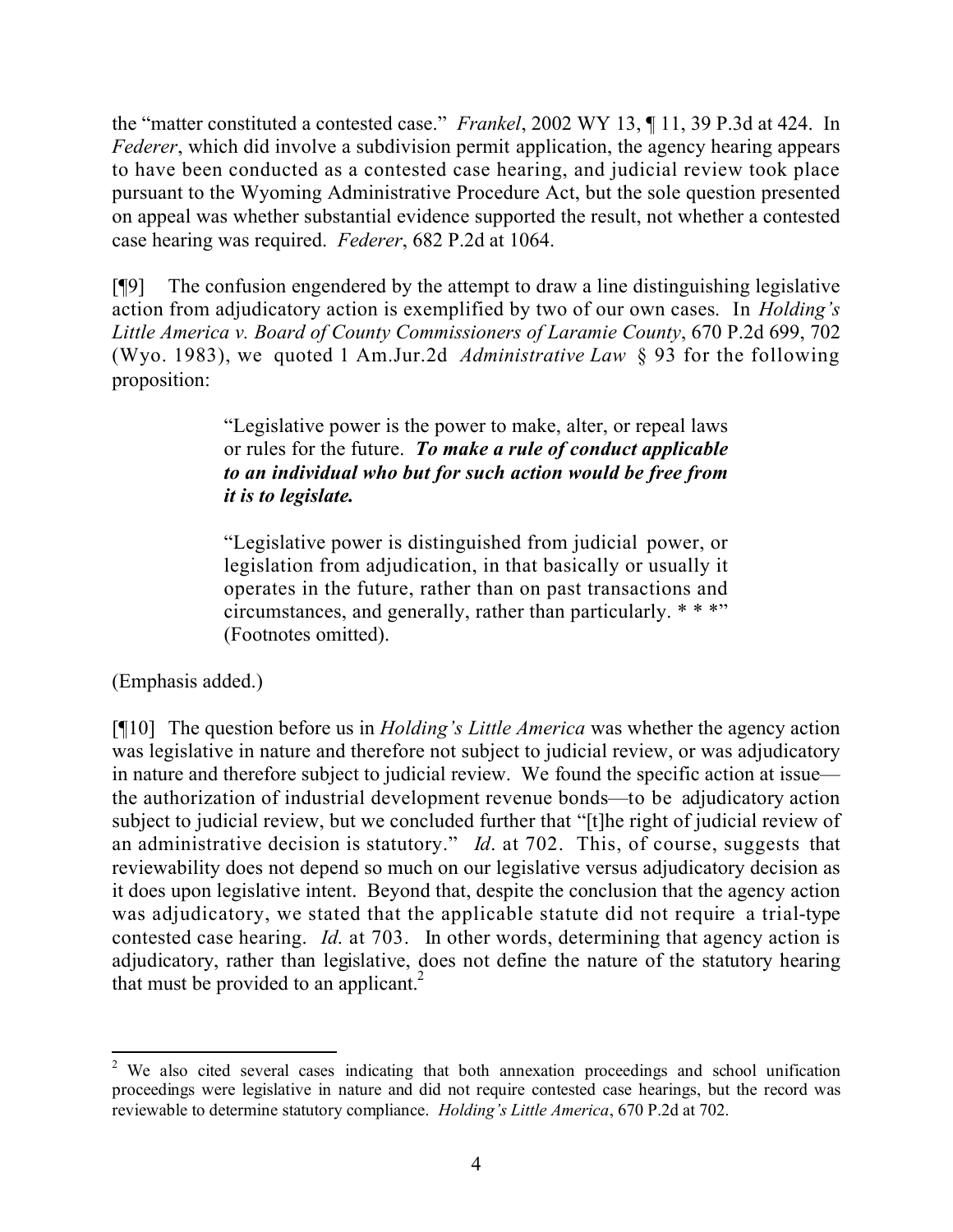[¶11] At first glance, the case of *Pickle v. Board of County Commissioners of the County of Platte*, 764 P.2d 262 (Wyo. 1988) appears to be on point with the instant case, and appears to say that approval or denial of a subdivision permit is not a legislative function, and therefore is an adjudicatory function. A close reading of the case, however, reveals that it involved questions quite different from those presented here. In *Pickle*, homeowners in a subdivision were forced to move out of their homes because their water and septic systems were inadequate. *Id.* at 262. The lawsuit was not a challenge to agency action under the Wyoming Administrative Procedures Act. Rather, it was a negligence action against the county commissioners for failing "to comply with W.S. 18- 5-306(a)(iv), which states that the Board shall require written certification of a licensed Wyoming engineer that the proposed sewage disposal system is adequate and safe." *Id*. at 264. The significant holding of the case was as follows:

> We should emphasize that the Board's policy determinations are not at issue here; we merely hold that the Board may be liable for failing to exercise reasonable care in performing basic tasks, such as the gathering of information.

*Id*. at 266.

[¶12] This brings us full circle to what we said in *Foster's*, 718 P.2d at 873-74: rather than trying to draw a line between legislative and adjudicative action, we should start our analysis by determining whether there is any law that requires a trial-type hearing. The statutes at issue in the instant case are those found at Wyo. Stat. Ann. § 18-5-301 *et seq.*  (LexisNexis 2009), which pertain to real estate subdivisions. Nothing in these statutes requires a board of county commissioners or a county planning commission to provide a contested case hearing to an applicant for a subdivision permit. Wyo. Stat. Ann. § 18-5- 305 does require each board of county commissioners to adopt rules and regulations necessary to implement the subdivision act, and Sheridan County has adopted such rules and regulations. The only pertinent hearing requirement in those rules and regulations is the requirement that the Commission receive public comment for the preliminary and final plats. Because neither the statutes nor the administrative rules provide for a contested case hearing, such is required when the Commission and the Board approve or deny a subdivision permit only if the applicant has a property right in that subdivision plan that is protected by constitutional due process.

[¶13] This Court has never directly addressed the question of whether an applicant for a subdivision permit under these statutes has a vested property interest that entitled him or her to due process of law. We have, however, occasionally considered the nature of a vested property right in similar contexts. *See Gilbert v. Bd. of County Comm'rs of Park County*, 2010 WY 68, ¶ 12, 232 P.3d 17, 24 (Wyo. 2010) (no property right in variance request for contemplated land use change); *Northfork*, 2010 WY 41, ¶¶ 21-22, 228 P.3d at 846-47 (no vested right to variance or permit while matter under appeal or other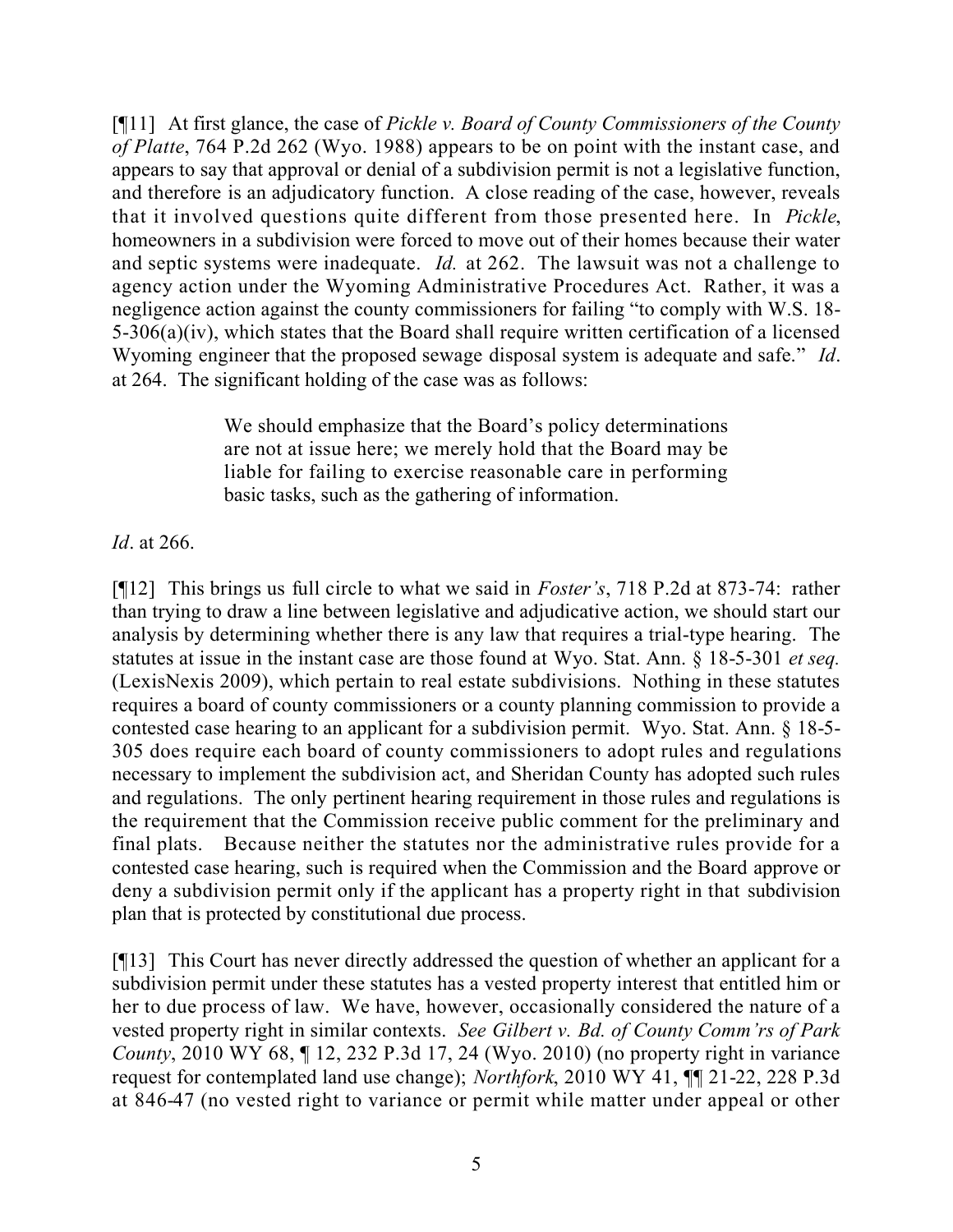challenge); *Snake River Brewing Co. v. Town of Jackson*, 2002 WY 11, ¶ 10, 39 P.3d 397, 403-04 (Wyo. 2002) (right to continue existing non-conforming use after zoning change is vested property right); *Ebzery v. City of Sheridan*, 982 P.2d 1251, 1256-57 (Wyo. 1999) (no vested right in variance until time for appeal has run); *Snake River Venture v. Bd. of County Comm'rs, Teton County*, 616 P.2d 744, 750 (Wyo. 1980) (only non-conforming use protected as property right in face of zoning change is use that is in existence, not use that is simply contemplated); *Scarlett*, 463 P.2d at 29-30 (in annexation proceeding, no vested right to be either included or excluded from a municipality).

[¶14] The question of whether the review of an application for a subdivision permit requires a contested case hearing should be determined under reasoning consonant with the reasoning of the above-cited cases. Broadly stated, that reasoning is as follows: one has a vested property right only in existing land uses, and not in prospective land uses. In 1996, in the context of a civil rights action, the District Court for the District of Wyoming reasoned as follows in that regard:

> In order to establish a  $\S$  1983 violation, the plaintiff must prove (1) that "the conduct complained of was committed by a person acting under color of state law" and (2) that the conduct deprived plaintiff "of rights, privileges or immunities secured by the Constitution or laws of the United States." *Martinez-Velez v. Simonet*, 919 F.2d 808, 810 (1st Cir. 1990) (citing *Parratt v. Taylor*, 451 U.S. 527, 535, 101 S.Ct. 1908, 1913, 68 L.Ed.2d 420 (1981)); 42 U.S.C. § 1983. It is generally recognized that state law may endow an individual with a property interest. To have such a property interest, however, one "must have more than an abstract need or desire for it. [One] must have more than a unilateral expectation of it. [One] must, instead, have a legitimate claim of entitlement to it." *Martinez-Velez v. Simonet*, 919 F.2d at 810 (citing *Board of Regents of State Colleges, et al. v. Roth*, 408 U.S. 564, 577, 92 S.Ct. 2701, 2709, 33 L.Ed.2d 548 (1972)).

> Once it is determined an individual does have a property interest, "[p]rocedural due process must accompany the deprivation of an established property or liberty interest. *Board of Regents v. Roth*, 408 U.S. 564, 569, 92 S.Ct. 2701, 2705, 33 L.Ed.2d 548 (1972). The range of protected interests is finite." *Elam v. Williams*, 753 F.Supp. 1530, 1535 (D. Kan. 1990), *aff'd* 953 F.2d 1391 (10th Cir. 1992). Quoting from *Unified School Dist. No. 457 v. Phifer*, 729 F.Supp. 1298 (D. Kan. 1990), the Kansas district court stated: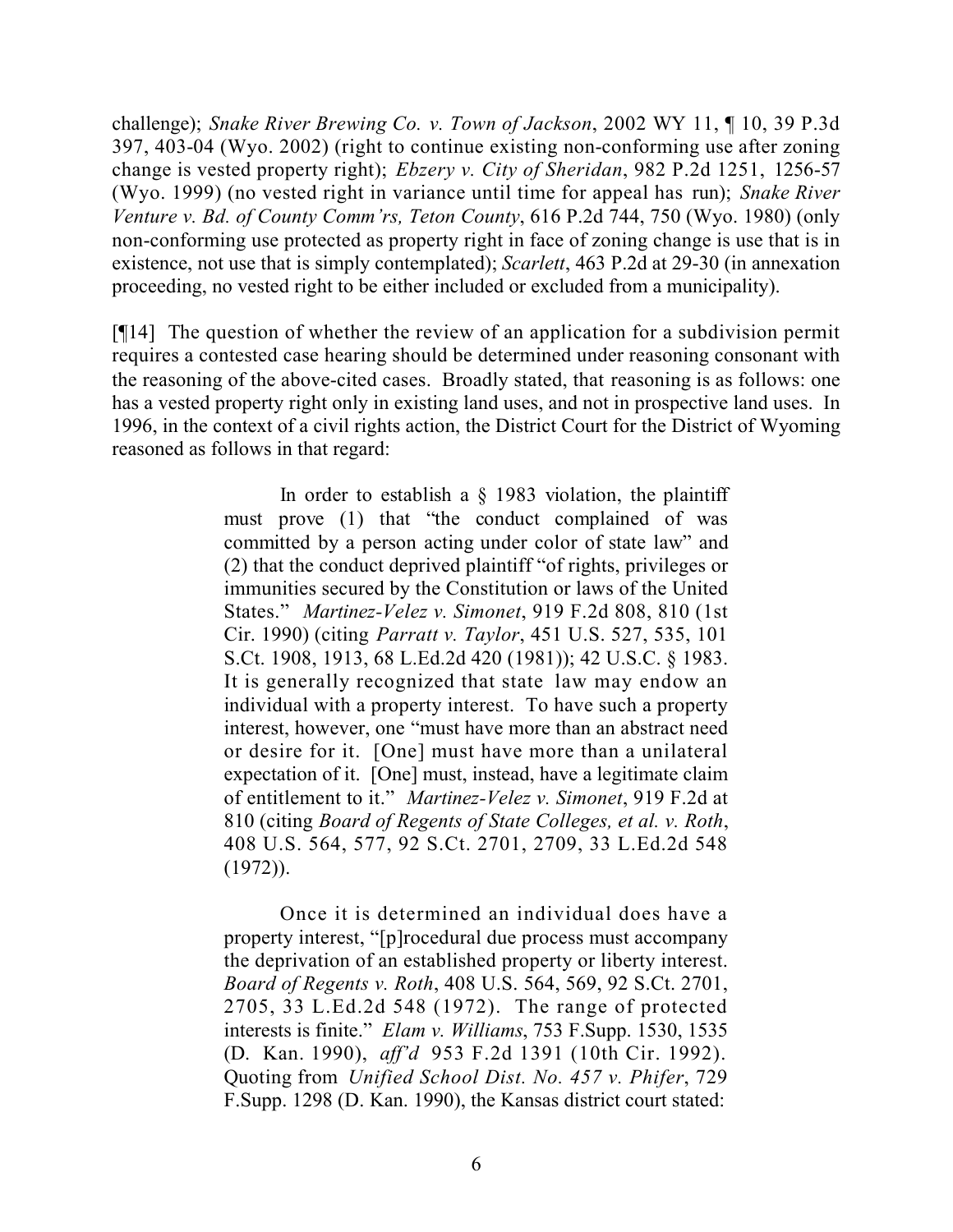Though protected by it, property interests are not creations of the Constitution; they emerge from and their scope is defined "by existing rules or understandings that stem from an independent source such as state law. . . ." *Cleveland Bd. of Educ. v. Loudermill*, 470 U.S. 532, 538, 105 S.Ct. 1487, 1491, 84 L.Ed.2d 494 (1985) (quoting *Roth*, 408 U.S. at 577, 92 S.Ct. at 2709). A property interest is more than an "abstract need or desire" and also more than a "unilateral expectation." *Roth*, 408 U.S. at 577, 92 S.Ct. at 2709. "The hallmark of property, . . ., is an individual entitlement grounded in state law, which cannot be removed except 'for cause.'" *Logan v. Zimmerman Brush Co.*, 455 U.S. 422, 430, 102 S.Ct. 1148, 1155, 71 L.Ed.2d 265 (1982); see also *Setliff v. Memorial Hosp. of Sheridan County*, 850 F.2d 1384, 1395 (10th Cir. 1988). "It is a purpose of the ancient institution of property to protect those claims upon which people rely in their daily lives, reliance that must not be arbitrarily undermined." *Roth*, 408 U.S. at 577, 92 S.Ct. at 2709.

*Elam v. Williams*, 753 F.Supp. 1530, 1535-36 (D. Kan. 1990).

*This Court has uncovered no authority that suggests a property owner has a vested property right in a contemplated development or subdivision.* In fact, all authority that has been studied by this Court suggests no such broad and loosely-defined property right exists. *See e.g.*, *MacDonald, Sommer & Frates v. Yolo County*, 477 U.S. 340, 348-351, 106 S.Ct. 2561, 2566-2567, 91 L.Ed.2d 285 (1986); *Lucas v. South Carolina Coastal Council*, 505 U.S. 1003, 1013-19, 112 S.Ct. 2886, 2892-2895, 120 L.Ed.2d 798 (1992); *Snake River Venture v. Board of County Commissioners, Teton County, Wyoming*, 616 P.2d 744, 751 (Wyo. 1980) ("This is, of course, simply a more specific statement of the general rule that a property owner has no vested right (which will withstand a later zoning regulation) in a development which is merely contemplated.").

*Marshall v. Bd. of County Comm'rs for Johnson County*, 912 F.Supp. 1456, 1463-64 (D. Wyo. 1996) (emphasis added).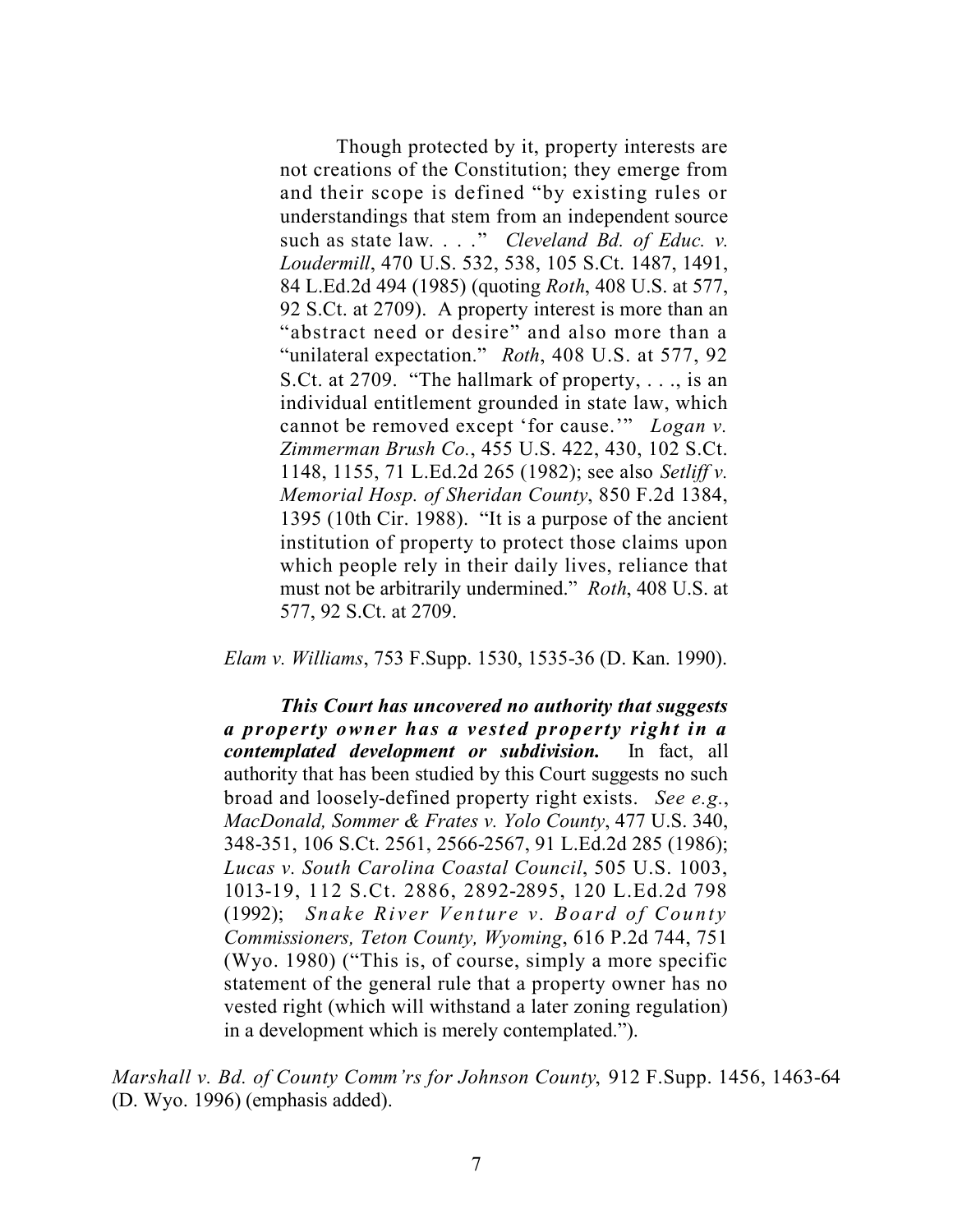[¶15] Had the legislature intended that a contested case hearing was required for subdivision permit applications, it would have said so. The legislature knows how to require a contested case hearing. *See, e.g.*, Wyo. Stat. Ann. § 7-13-105(c) (LexisNexis 2009): "[T]he applicant shall have the right to request a contested case hearing before the board . . . ." Where words are missing from a statute, we are not at liberty to supply them. *Cheyenne Newspapers, Inc. v. Bldg. Code Bd. of Appeals of City of Cheyenne*, 2010 WY 2, ¶ 9, 222 P.3d 158, 162 (Wyo. 2010). Beyond that, the practical considerations for not requiring a contested case hearing, which practical considerations we may presume were considered by the legislature, are persuasive: A contested case hearing requires adverse parties. Who are the adverse parties in a subdivision application process? If the planning commission recommends against the application, does it become the adverse party before the board of county commissioners? That makes no sense. And what happens if the planning commission is in favor of the application? Do neighbors or other members of the public have to intervene in the contested case to comment upon the effects of the subdivision? Must they all be placed under oath? Must they all be subject to cross-examination, and do they all have the opportunity to crossexamine the applicant? The answers to these questions lead to the inevitable conclusion that a public hearing, rather than a contested case hearing, fits the situation.

### **CONCLUSION**

[¶16] This applicant, under existing statutes and county regulations, was not entitled to a contested case hearing, and the prospect of developing a subdivision is not a vested property right protected by the constitutional right to due process. Therefore, no law requires a trial-type hearing. Furthermore, the decision whether to grant or deny a subdivision permit application is more nearly akin to legislative action than it is to adjudicative action. The existence of a subdivision implicates many policy and public welfare considerations, including the availability of water, soil conditions, population densities, neighborhood impact, access and road improvements, and the sufficiency of local schools. Consequently, the district court's remand to the board of county commissioners for a hearing is affirmed, with that hearing required to meet the Land Division Rules' requirement that the planning commission receive public comment on the preliminary plat and the final plat. As conceded by the Board, a complete record of its decision, with findings of fact and conclusions of law, must be provided because the agency action is subject to judicial review.

[¶17] Affirmed in part, reversed in part, and remanded to the district court for further remand to the Board for action consistent herewith.